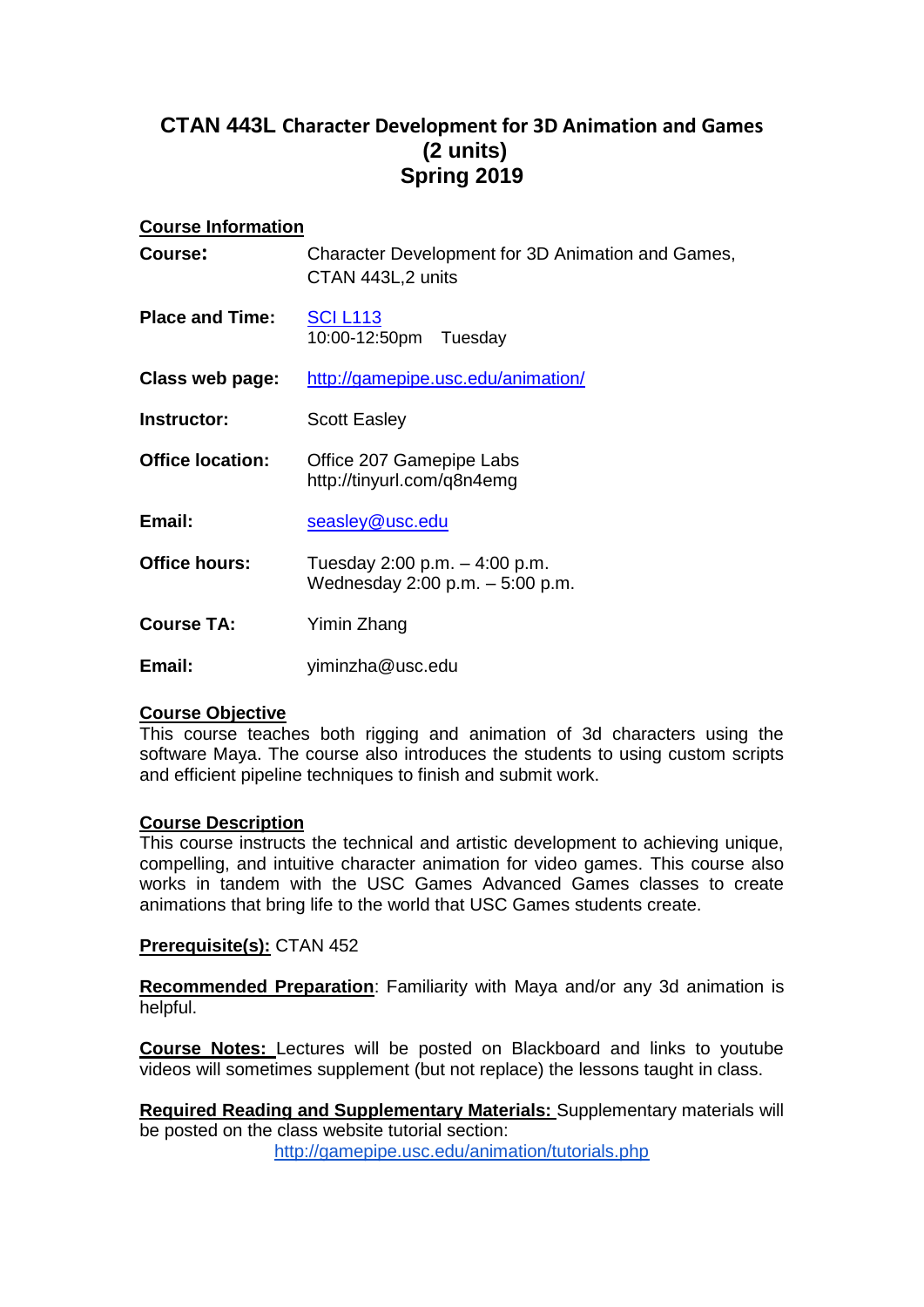### **Evaluation of student performance**

| <b>Assignments</b> | <b>Points</b> | % of Grade |
|--------------------|---------------|------------|
| Rigged Char        |               |            |
| Moves $1,2$        |               |            |
| Moves $3,4,5$      |               | 50         |
|                    | <b>Total:</b> | 100        |

Finished 3d work of both rigging and animation will be reviewed by Professor Easley after hours of the class, with personal reviews of the work during class time.

Course final grades will be determined using the following scale

| A    | 95-100       |
|------|--------------|
| А-   | 90-94        |
| B+   | 87-89        |
| в    | 83-86        |
| в-   | 80-82        |
| $C+$ | 77-79        |
| C.   | 73-76        |
| C-   | 70-72        |
| D+   | 67-69        |
| D    | 63-66        |
| D-   | 60-62        |
| F    | 59 and below |

# **Course Outline**

**Week 1** (Jan 8th)

- Introduction and course overview/Animation Design Overview
- Introduction to course expectations and methodologies. Components, concepts, and deliverables for the course will be discussed.
- Proficiency Survey: Forms and interviews will take place to acquire student artistic skill sets and interests
- Visual Design Overview
- **Homework:** Familiarity with provided 'Skyrigged' simple Ik and FK rig in class. Video on tutorial page
- **Deliverables:** Study sprite sheets for basic moves choose basic walk.

**Week 2** (Jan 15<sup>th</sup>)

- Character Visual Design- Designing characters for
	- Side-scrollers
	- Arial design
	- Puzzle design
	- 3D (versus 2D)
- **Homework:** Study animation using Muybridge photographs
- **Deliverables:** Base poses of a 3d animation walk using sprite sheet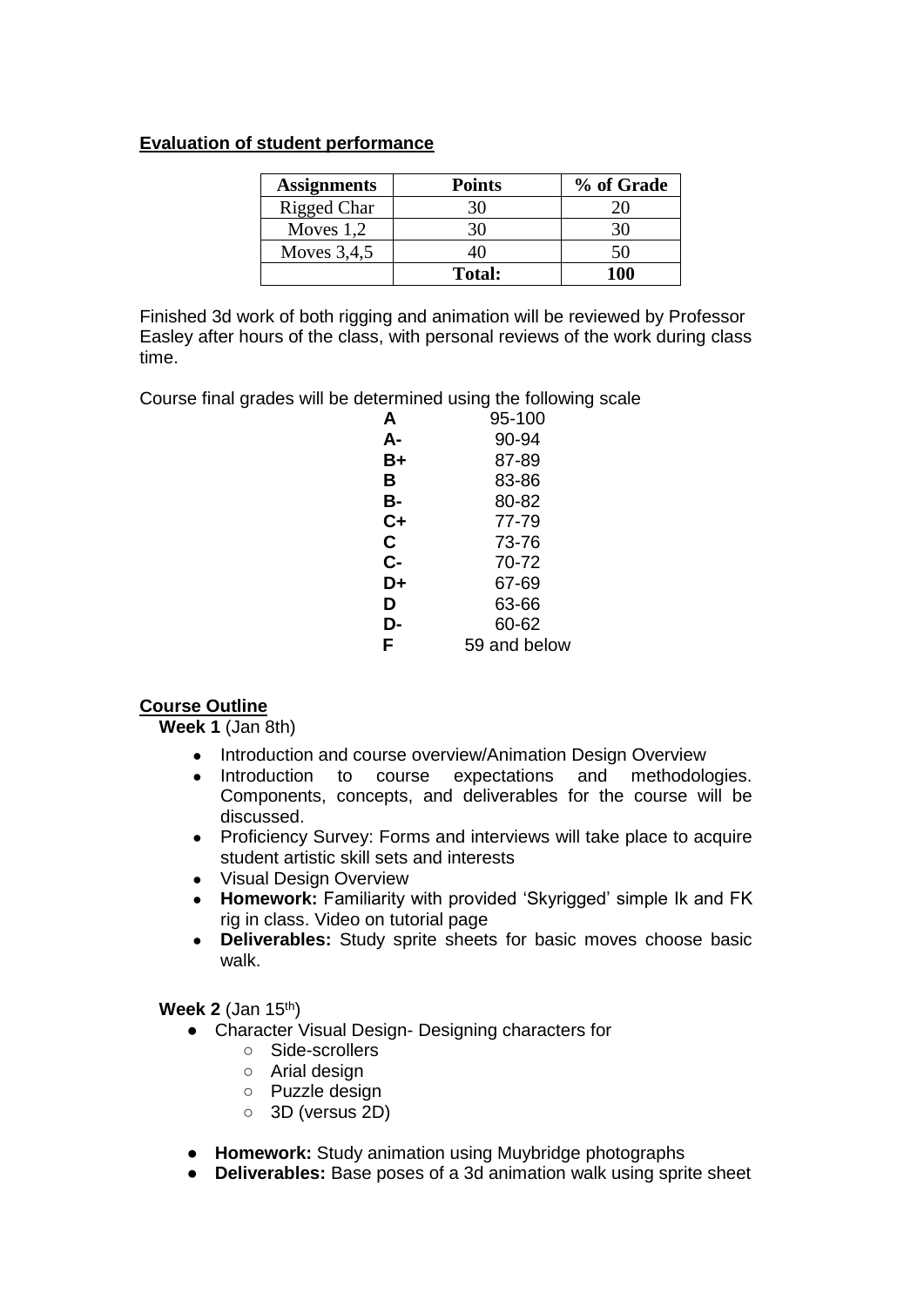# **Week 3** (Jan 22<sup>nd</sup>)

- Pre-design
	- o Working from concept to screen
	- o Realism versus cartoony
	- o Greyboxing
- **Homework:** Sketches of character
	- o Find similar 3d mesh
	- o Bitgem3d
	- o Polycount
- **Deliverables:** Animate same walk 3d animation using sprite sheet (viewed from front)

**Week 4 (Jan 29th)** 

- Weight and gravity in the Game world
- Fundamentals of weight
- Fundamentals of gravity and speed in character
- **Homework:** List animation needs for chosen character and finalize proportions
- **Deliverables:** Polish walk (viewed in perspective)

**Week 5** (Feb 5<sup>th</sup>)

- Animating in 3D worlds
	- Character weighting Fundamentals
	- Weighting overview
- **Homework:** Start weighting chosen 3d character

**Week 6** (Feb 12<sup>th</sup>)

- Character Design and Animation
	- Finish weighting
	- Yoga animation
	- Body Posing (Key poses)
- **Homework:** Finish weighting chosen 3d character

**Week 7** (Feb 19<sup>th</sup>)

- Terrain design and animation (underwater, Earth, microscopic?)
	- Building design
	- Highlighting and refinement
	- Closed-quarters
	- Outdoors action
- **Deliverables:** Finish first-pass walk and weighting for 3d character

**Week 8** (Feb 26<sup>th</sup>)

- From Models to the Engine/Designing for models for game constraints
	- Motion manipulated as function curves
	- The polygon count
	- Graph Editor/Animation exporter
	- Baking/Exporting the character
- **Deliverables:** Bake and export character to Quicktime viewer for verification.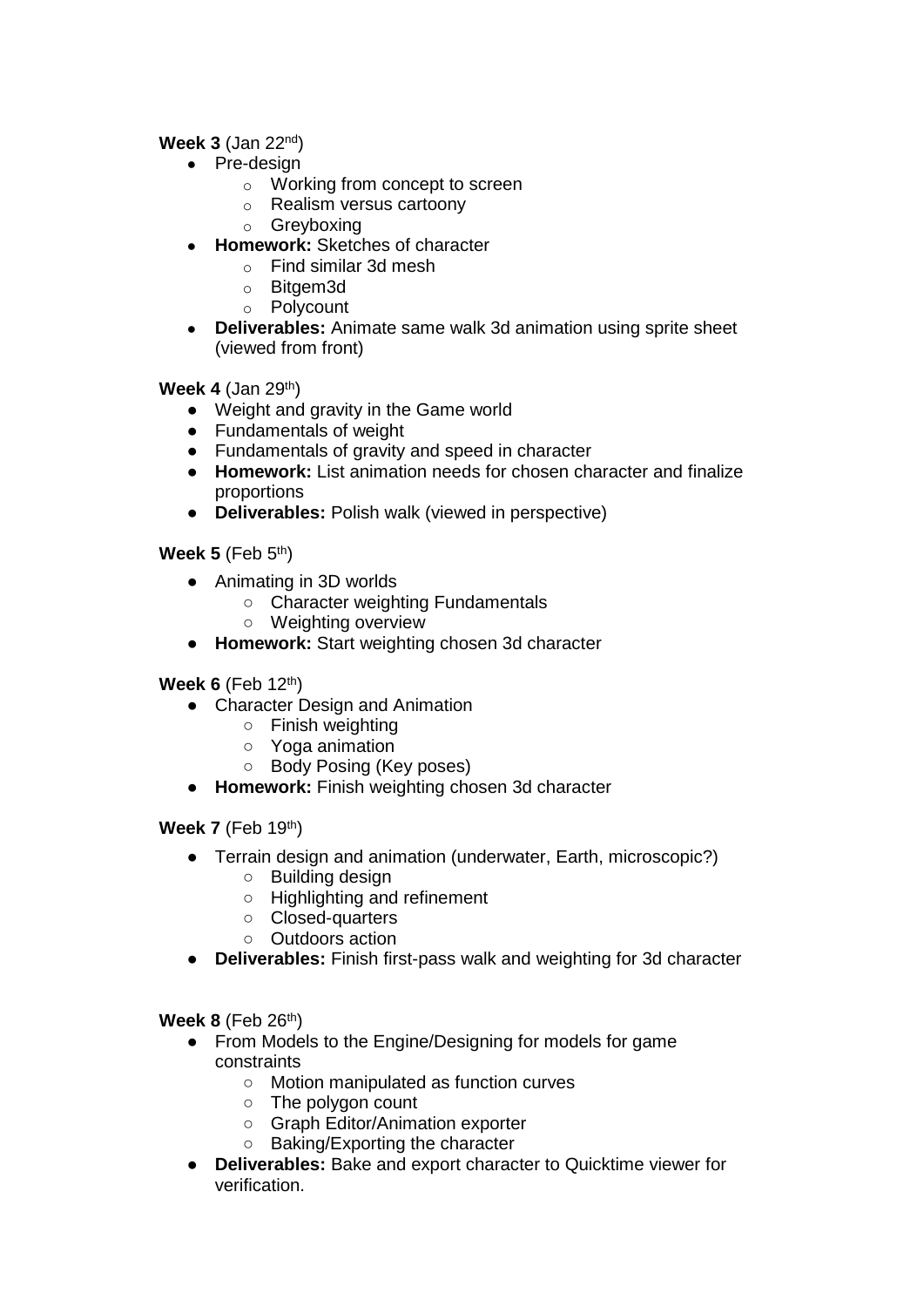**Week 9** (Mar 5<sup>th</sup>)

- Designing in Engine
	- Exporting animations across engines
	- Creating functional and dynamic hierarchies
	- Survey of possible motion in engine design capabilities
- **Homework:** Choose 3 other animations (Ex: Run, Jump, Punch)

NOTE: The week of Mar 11<sup>th</sup> is Spring Break <https://academics.usc.edu/calendar/academic-calendar-2018-2019/>

**Week 10** (Mar 19th)

- Interface Design
	- Interface Placement and character movement (Intuitive or Linear)
	- Basic concepts in developing your interface for player motion
- **Homework:** Begin animating move 1

**Week 11** (Mar 26<sup>th</sup>)

- Iconography
	- Review of move 1
	- Advanced concepts in character UI design
- **Homework:** Finish animating move 1

#### **Week 12** (Apr 2<sup>nd</sup>)

- Advanced Motion
	- o Blending two motions
	- o Fake vs. Dynamic motion (ragdolling)
- **Homework:** Begin animating move 2

**Week 13** (Apr 9<sup>th</sup>)

- Custom scriptsets
- Review of Move 2
- **Deliverable:** Finish animating move 2 export it

**Week 14** (Apr 16<sup>th</sup>)

- Continue to work on move set
- **Deliverable:** Start animating move 3

**Week 15** (Apr 23rd)

- Continue to work on move set
- **Deliverable:** 3 chosen moves are due:
	- o Finish and export move3

**Study Days: April 27 – 30th**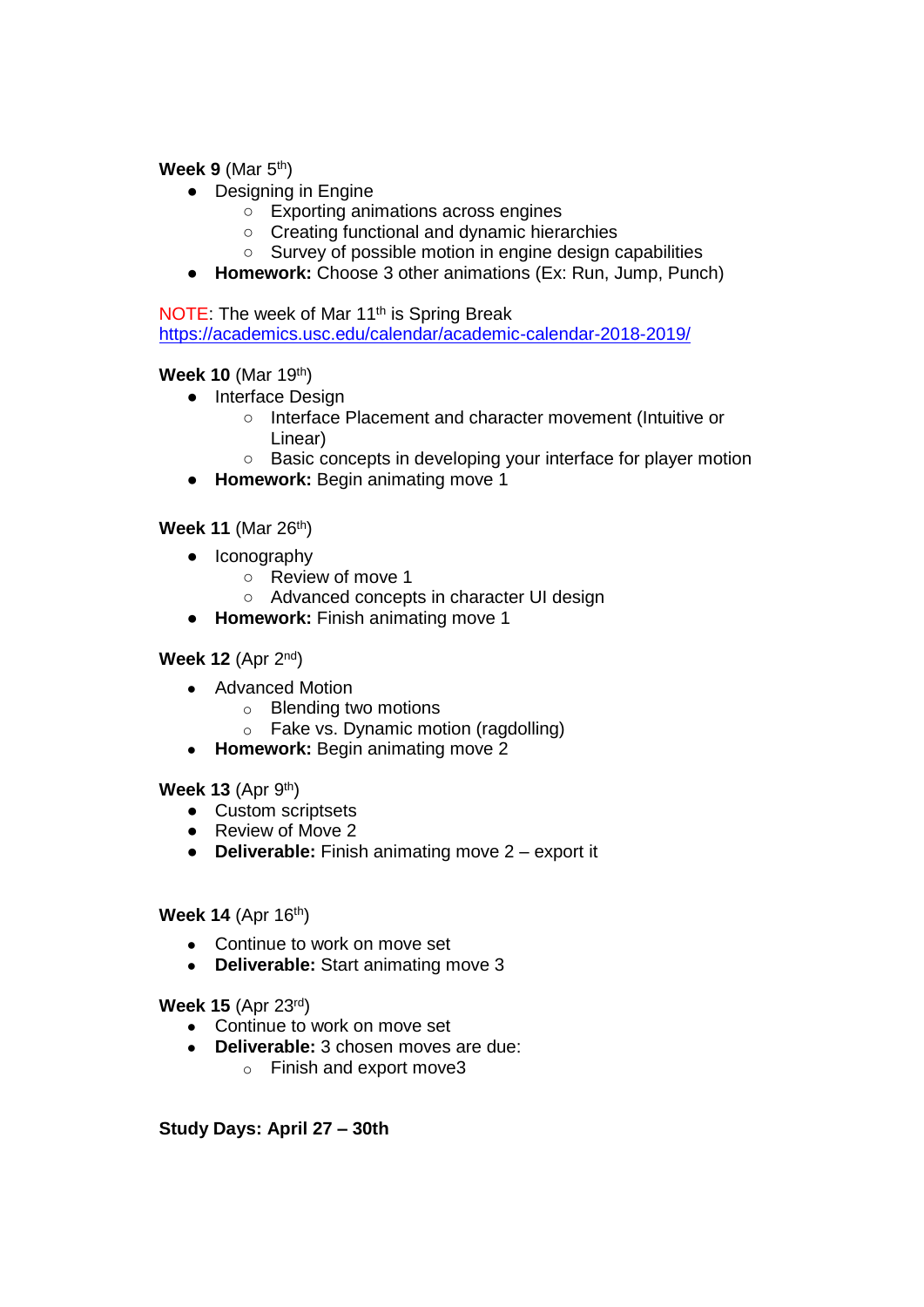**Week 16** (April 30<sup>th</sup>)

- **Final** :
	- Final Review
	- Evaluations and Post mortem

### **Statement on Academic Conduct and Support Systems**

### **Academic Conduct:**

Plagiarism – presenting someone else's ideas as your own, either verbatim or recast in your own words – is a serious academic offense with serious consequences. Please familiarize yourself with the discussion of plagiarism in SCampus in Part B, Section 11, "Behavior Violating University Standards" policy.usc.edu/scampus-part-b. Other forms of academic dishonesty are equally unacceptable. See additional information in SCampus and university policies on scientific misconduct, policy.usc.edu/scientific-misconduct.

### **Support Systems:**

Student Health Counseling Services - (213) 740-7711 – 24/7 on call

engemannshc.usc.edu/counseling

Free and confidential mental health treatment for students, including short-term psychotherapy, group counseling, stress fitness workshops, and crisis intervention.

# **Student Health Leave Coordinator** – 213-821-4710

Located in the USC Support and Advocacy office, the Health Leave Coordinator processes requests for health leaves of absence and advocates for students taking such leaves when needed.

https://policy.usc.edu/student-health-leave-absence/

# **National Suicide Prevention Lifeline** - 1 (800) 273-8255 – 24/7 on call

suicidepreventionlifeline.org

Free and confidential emotional support to people in suicidal crisis or emotional distress 24 hours a day, 7 days a week.

**Relationship and Sexual Violence Prevention Services** (RSVP) - (213) 740-  $4900 - 24/7$  on call

engemannshc.usc.edu/rsvp

Free and confidential therapy services, workshops, and training for situations related to gender-based harm.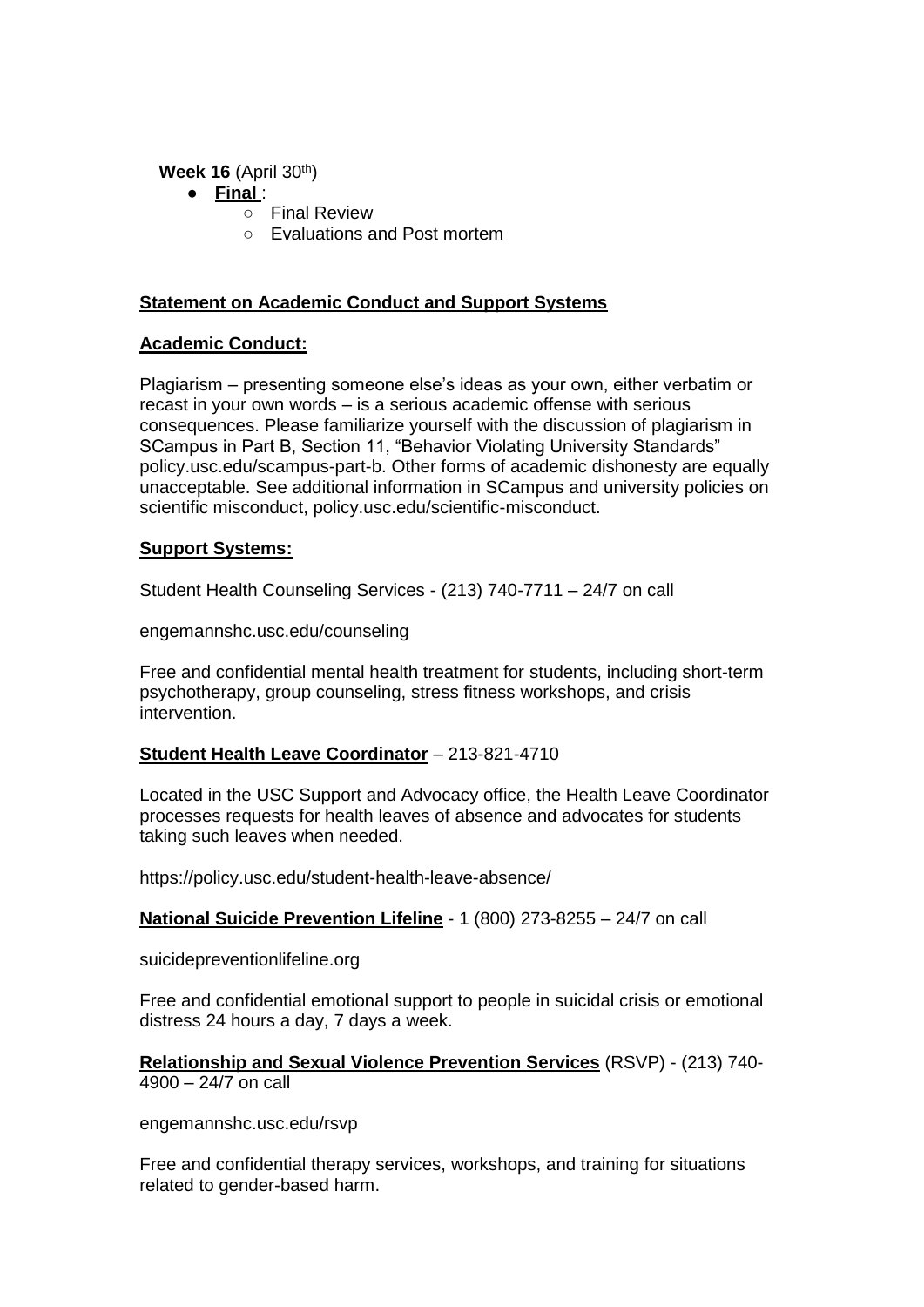# **Office of Equity and Diversity** (OED) | Title IX - (213) 740-5086

equity.usc.edu, titleix.usc.edu

Information about how to get help or help a survivor of harassment or discrimination, rights of protected classes, reporting options, and additional resources for students, faculty, staff, visitors, and applicants. The university prohibits discrimination or harassment based on the following protected characteristics: race, color, national origin, ancestry, religion, sex, gender, gender identity, gender expression, sexual orientation, age, physical disability, medical condition, mental disability, marital status, pregnancy, veteran status, genetic information, and any other characteristic which may be specified in applicable laws and governmental regulations.

### **Bias Assessment Response and Support** - (213) 740-2421

studentaffairs.usc.edu/bias-assessment-response-support

Avenue to report incidents of bias, hate crimes, and microaggressions for appropriate investigation and response.

#### **The Office of Disability Services and Programs** - (213) 740-0776

dsp.usc.edu

Support and accommodations for students with disabilities. Services include assistance in providing readers/notetakers/interpreters, special accommodations for test taking needs, assistance with architectural barriers, assistive technology, and support for individual needs.

#### **USC Support and Advocacy** - (213) 821-4710

studentaffairs.usc.edu/ssa

Assists students and families in resolving complex personal, financial, and academic issues adversely affecting their success as a student.

#### **Diversity at USC** - (213) 740-2101

diversity.usc.edu

Information on events, programs and training, the Provost's Diversity and Inclusion Council, Diversity Liaisons for each academic school, chronology, participation, and various resources for students.

**USC Emergency** – UPC: (213) 740-4321, HSC: (323) 442-1000 – 24/7 on call

dps.usc.edu, emergency.usc.edu